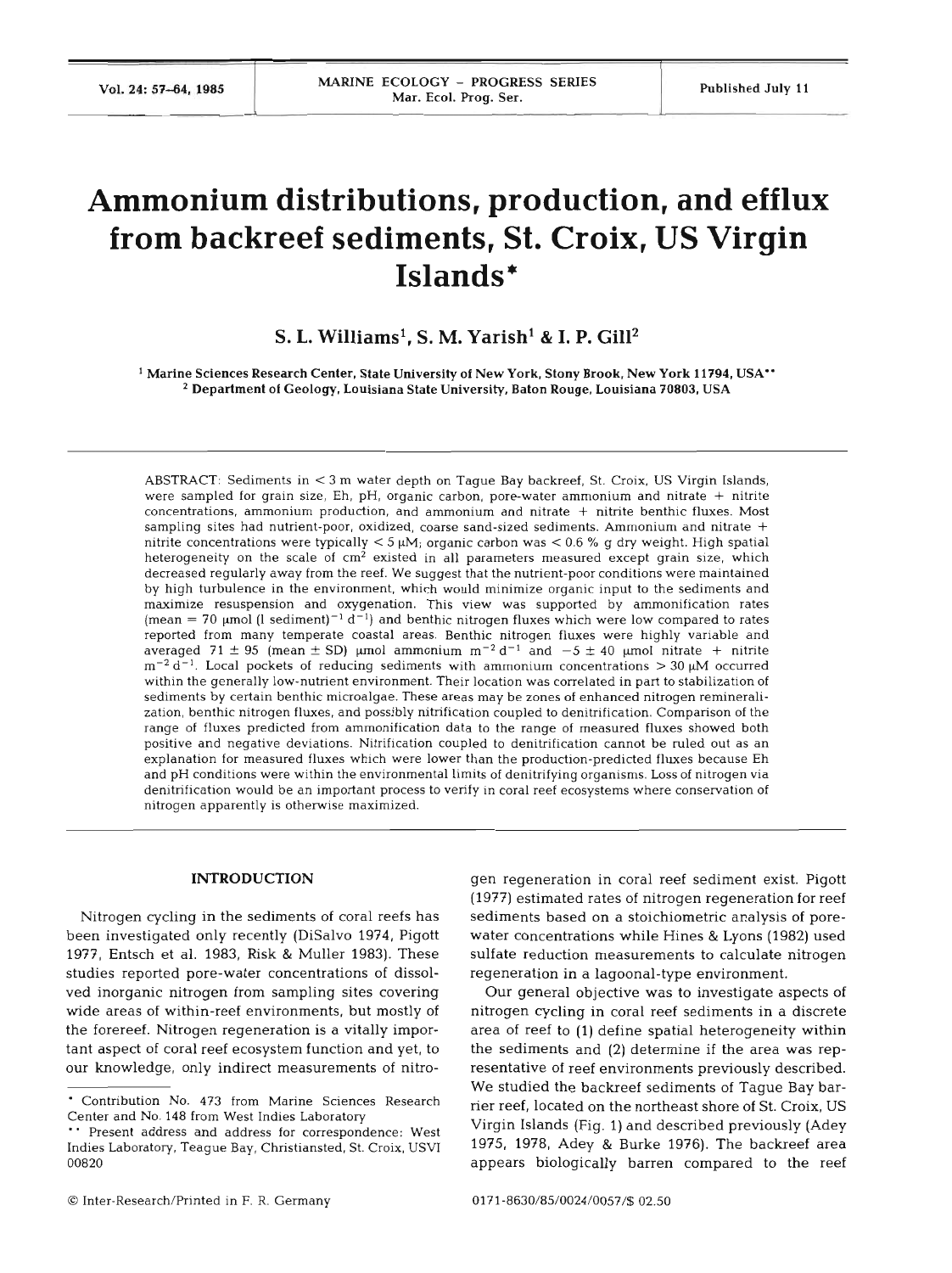

Fig. 1. Map of study site (small arrow) on Tague **Bay** barrier reef, and inset to show position of site on the northeast shore of St. Croix, US

proper and is subjected to much turbulence from surge in the shallow (2 to **3** m) water and to waves crashing over the reef. The average sea state for the north shore of St. Croix is 3 to 4 with waves rarely below 1 m high. Yearly from November to February, ocean swells from the northeast create waves of 2 to **3** m and from August through October tropical waves, storms, or hurricanes with similar or stronger sea conditions occur frequently, making access to the study area difficult. This high energy environment may distinguish the area from reef sedimentary environments previously described. For example, the turbulence probably minimizes deposition of organic matter from the reef into the sediments, which should be reflected in the occurrence of oxidized sediments, low concentrations of inorganic nitrogen dissolved in sediment pore waters, and low rates of nitrogen remineralization and fluxes from the sediments. Specific objectives were to (1) determine the distribution of inorganic nitrogen in the sediments and (2) measure directly the rates of ammonium production and the release of ammonium and nitrate  $+$  nitrite from the sediments.

### **METHODS**

In April 1982, 2 line transects marked every meter were set across the bottom in 1.2 to **3** m of water. The transects, selected because they paralleled deep natural indentations of the barrier reef, ran perpendicular to the landward edge of Tague Bay barrier reef, St. Croix (Fig. l), ending at the boundary of the lagoon. One transect (T1) was 59 m long and the other (T2) was 24 m long. T2 was situated ca 20 m east of T1. DupliVirgin Islands. Transects were within 20 m of<br>each other<br>cate sampling stations were situated within 30 cm of<br>each other every 2 m along the transects. T1 was set up<br>again in December 1983 to select sites for the benthic<br>n

*Sediment analyses.* A thin stiff wire probe was used<br>o determine the depth of the unconsolidated sedi-<br>nents. The top 10 cm or less of sediment were col-<br>ected using 50 ml syringe corers and analysed for<br>prain-size (Folk

*Sediment pore-water analyses.* Miniature diffusion<br>thambers were used to sample sediment pore-waters<br>because centrifugation yielded insufficient quantities<br>of fluid for analysis. These chambers were plastic con-<br>ainers 3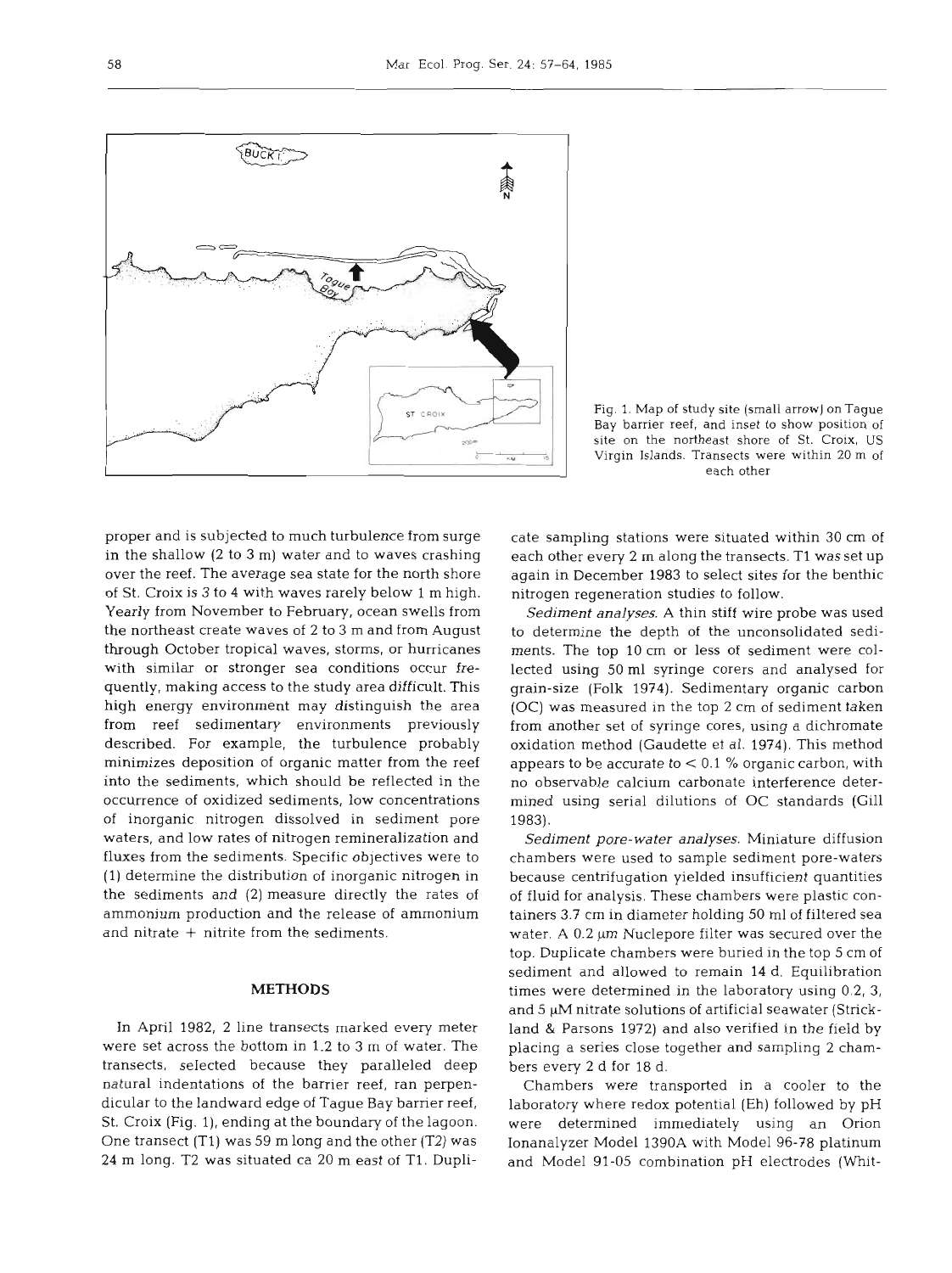field 1971). Meter readings (mV) stabilized within 15 s and values were corrected for the potential of the reference electrode. Ammonium (Koroleff 1976) and nitrate + nitrite (Strickland & Parsons 1972) concentrations were determined by colorimetry. If the uncorrected Eh reading was < 100 mV, samples were acidified, degassed with  $N_2$  for 10 min and readjusted to the original pH before adding reagents to eliminate interference by H,S in colorimetry.

*Benthic nitrogen fluxes.* Fluxes of ammonium and nitrate + nitrite were measured along T1 from 13 to 42 m away from the reef under diver-installed opaque PVC chambers. Measurements were started at 090 l100 h on 9 to 18 January 1984. The chambers enclosed  $0.049 \text{ m}^2$  of sediment and 8 to 11 l of overlying water stirred by bar magnets driven by batterypowered motors. Chambers were installed with lids removed to minimize sediment resuspension in areas free of visible biota. When flux measurements  $w$ repeated on the same area of sediment, the chambers were not disturbed, but the lids were removed for 5 min to allow exchange with ambient seawater. Initial water samples were withdrawn from a sampling port using a 30 m1 plastic syringe 2 min after the lids were in place. Ambient seawater replaced sampled water through an opened inflow port. Samples were taken subsequently at 2, 4, and 24 h. This time course was selected on the basis of the magnitude of the fluxes in 7 preliminary experiments and sample processing timbre. The set of the set of the set of the set of the set of the set of the set of the set of the set of the set of the set of the set of the set of the set of the set of the set of the set of the set of the set of the s

Duplicate samples were filtered using Gelman type AE glass-fiber filters in the field where ammonium reagents were added and the samples were kept cool and dark until transported to the laboratory. Duplicate nitrate  $+$  nitrite samples were filtered in the field, kept cool and dark and analyzed in the laboratory within  $7 h$ . Fluxes of ammonium and nitrate  $+$  nitrite w calculated as the slope of the line of concentration *versus* time using chamber volumes and areas for unit area conversion. We estimated that a 10  $\%$  erro associated with this method, by calculating the maximum effect errors in chamber volume measuren and dilution by ambient seawater would have on the measured flu:

*Ammonification experiments.* An ammonification experiment was started on 10 January 1984 and again on 19 January. Sediment was collected using 50 m1 plastic syringe corers and 3 cm diameter PVC core tubes to a maximum depth of 10 cm but average of  $\leq$  5 cm along T1 near the sites of the flux measurements. Cores were kept cool and brought back to the laboratory within l h of collection. Sediment was extruded from the cores, mixed by hand, and placed in a  $N_2$ -filled glove bag. The sediment slurries were placed in 50 m1 opaque glass test tubes which were

capped tightly. The caps were sealed with black electrical tape. Test tubes were incubated at *in situ* temperature (26°C) in the laboratory. Subsamples were retained for determination of the initial pore-water concentrations and porosity, as described below.

Six tubes were sampled each 6 times during 5 weeks. Pore-water for ammonium analysis was separated from sediments by centrifugation. A portion of the centrifuged pellet was weighed wet and placed in a 50 m1 plastic centrifuge tube with 25 m1 of 2N KC1 added to extract adsorbed ammonium (Rosenfeld 1979). These tubes were shaken every l0 min for 30 min, centrifuged, and the KC1 was decanted for ammonium analysis. Appropriate dilutions were made to keep analyses within the limitations of Beer's law.

Sediment porosity is defined as the ratio of volume of water to volume of wet sediments. Porosities of centrifuged and uncentrifuged sediments were calculated using the weight loss of wet sediment upon drying at 90°C and assuming an average carbonate sediment density of 2.84 g  $cm^{-3}$  (Milliman 1974). The net rate of ammonium production is defined as the product of *<sup>m</sup>* times porosity, where *m* is the slope of the regression of pore water concentrations in the incubated sediments against time. Ammonium concentration in pore water was regressed against concentration of ammonium per g dry sediment in order to determine the ammonium adsorption constant K' (Rosenfeld 1979) and the unitless linear adsorption coefficient K (Krom & Berner 1980, Mackin & Aller 1984).

Statistical methods were after Sokal & Rohlf (1969).

#### **RESULTS**

#### **Sediment analyses**

The backreef pavement was covered by a thin veneer of sediments. Mean depth to hard substratum was 8.9  $(8.4)$ <sup>\*\*</sup> cm, 20 cm maximum. Depths of unconsolidated sediments were less than  $5 \mathrm{cm}$  in the first  $1$ next to the reef. Mean grain sizes ranged from 0.58 to  $2.24 \phi$  (coarse to fine sands). In general, sediments became progressively finer away from the reef (Fig. 2).

Organic carbon varied along the transects from 0.19 to  $0.59\%$  dry weight with a mean of  $0.34\%$  (0.13)  $(n = 22)$ . Sedimentary OC showed no correlation with grain-size (correlation coefficient,  $r = 0.12$ ) or distance from the reef  $(r = 0.23)$ . Observations during sampling suggested no obvious relationship between macrobenthic cover and organic accumulation.

Mean values followed by 1 standard deviation unit (in parentheses) are used throughout the text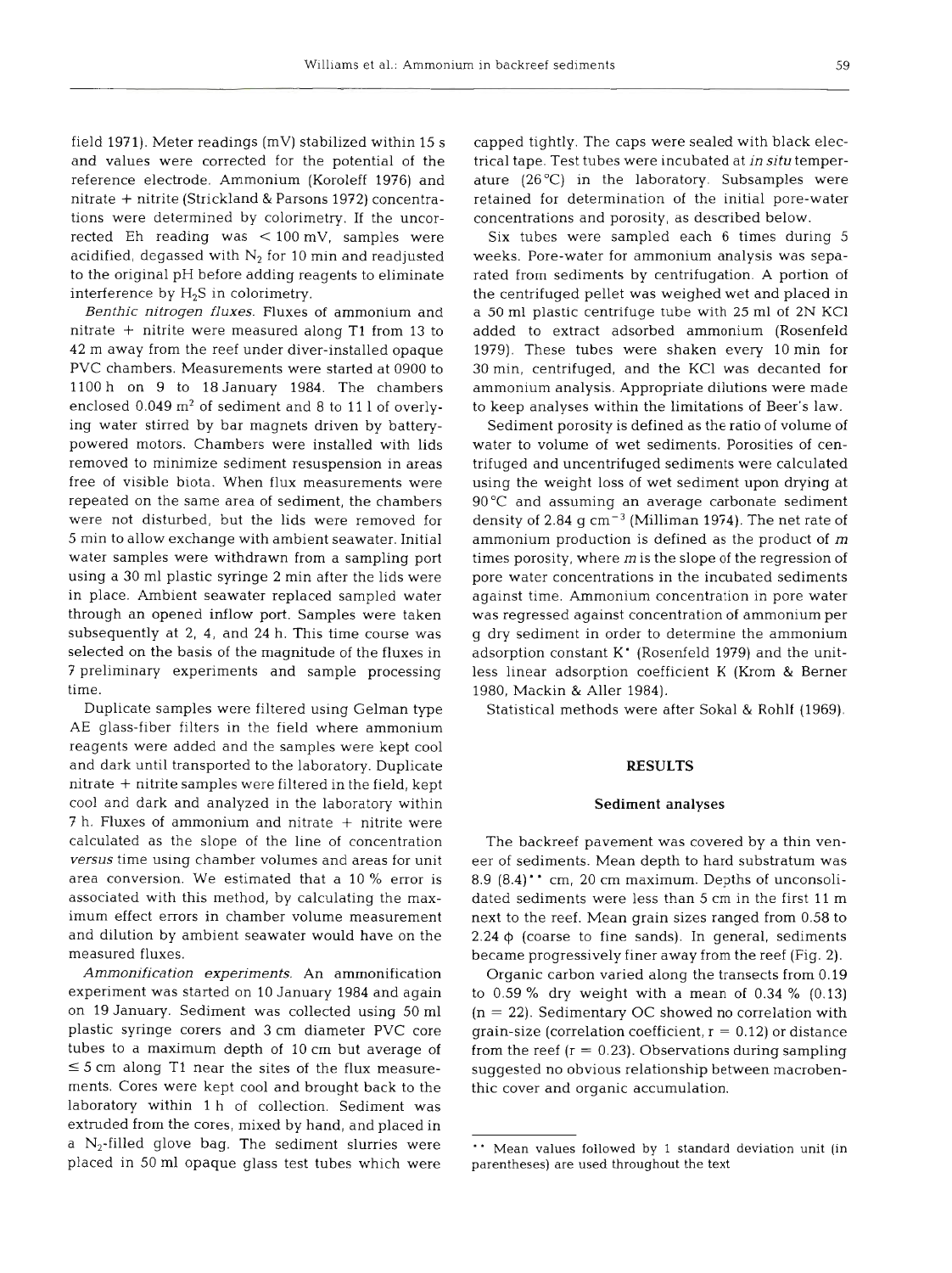

Fig. 2. Mean grain size of Tague Bay backreef sediments **versus** distance along transects, April **1982** 

#### Sediment pore-water analyses **Benthic nitrogen fluxes** Benthic nitrogen fluxes

Redox potential (Eh) of sediment pore-waters ranged from  $-180$  to  $+499$  mV and pH from 7.3 to 8.1. These values fell into 2 basic groups, **viz.** 67 % of the sampling sites were oxidized (Eh  $>$  +300) and the rest were reducing ( $Eh < 0$  mV). Eh correlated poorly with grain size ( $r = 0.01$ ), OC ( $r = 0.14$ ), and position on the transects  $(r = 0.08)$ . Sediments on T1 were less reduced in December 1983 than in April 1982; Eh values were  $\geq$  +49 mV in December, when sea states were higher.

There were no significant differences in dissolved inorganic nitrogen concentrations in sediment porewaters between the transects in 1982 or between 1982 and 1983 for T1 (probability level  $p > 0.90$ ). Concentrations were low; 83 % of the nitrate  $+$  nitrite and 60 % of the ammonium samples were less than 5  $\mu$ M (Fig. 3). Mean concentrations were 2.78 (2.58)  $\mu$ M nitrate  $+$  nitrite and 10.0 (14.9)  $\mu$ M ammonium, rangTable **1.** Benthic nitrogen flux rates in Tague Bay backreef sediments, St. Croix, January **1984.** Fluxes measured using benthic chambers. Flux predicted from mean ammonification rate, assuming steady state conditions and a 5 cm production zone. n: sample size;  $\overline{X}$ : mean; s.d.: one standard deviation

|                                 | Flux rate (µmol m <sup>-2</sup> h <sup>-1</sup> ) |      |      |                      |
|---------------------------------|---------------------------------------------------|------|------|----------------------|
|                                 |                                                   |      | s.d. | Range                |
| Measured $NH4+ flux$            | 24                                                | -71  | 95   | $-90$ to $+372$      |
| Predicted $NH4+ flux$           |                                                   | 107  | 62   | $+96$ to $+194$      |
| Meas. $NO_3^- + NO_2^-$ flux 12 |                                                   | $-5$ |      | $40 - 131$ to $+141$ |

ing from 0 to 40 and 0 to 79 respectively. Ammonium concentrations were correlated inversely with Eh (Fig. 4). Ammonium and nitrate  $+$  nitrite were not inter-correlated  $(r = 0.11)$  and both were uncorrelated with OC  $(r \le 0.28)$ . Sites within less than 30 cm of each other could vary by as much as  $30 \mu M$ .

A total of 24 measurements of benthic nitrogen<br>luxes were made. Pore-water concentrations in the<br>reas studied ranged from 1 to 31  $\mu$ M ammonium and 0<br>0 1  $\mu$ M nitrate + nitrite. Eh of pore-water ranged from<br>+49 to +289

**versus** time in the first 6 h was greater than the slope over 24 h in several cases. In these cases, if the final concentration in the chamber changed the sediment- water diffusion gradient by over 15 %, we considered



monium; open circles: nitrate +<br>nitrite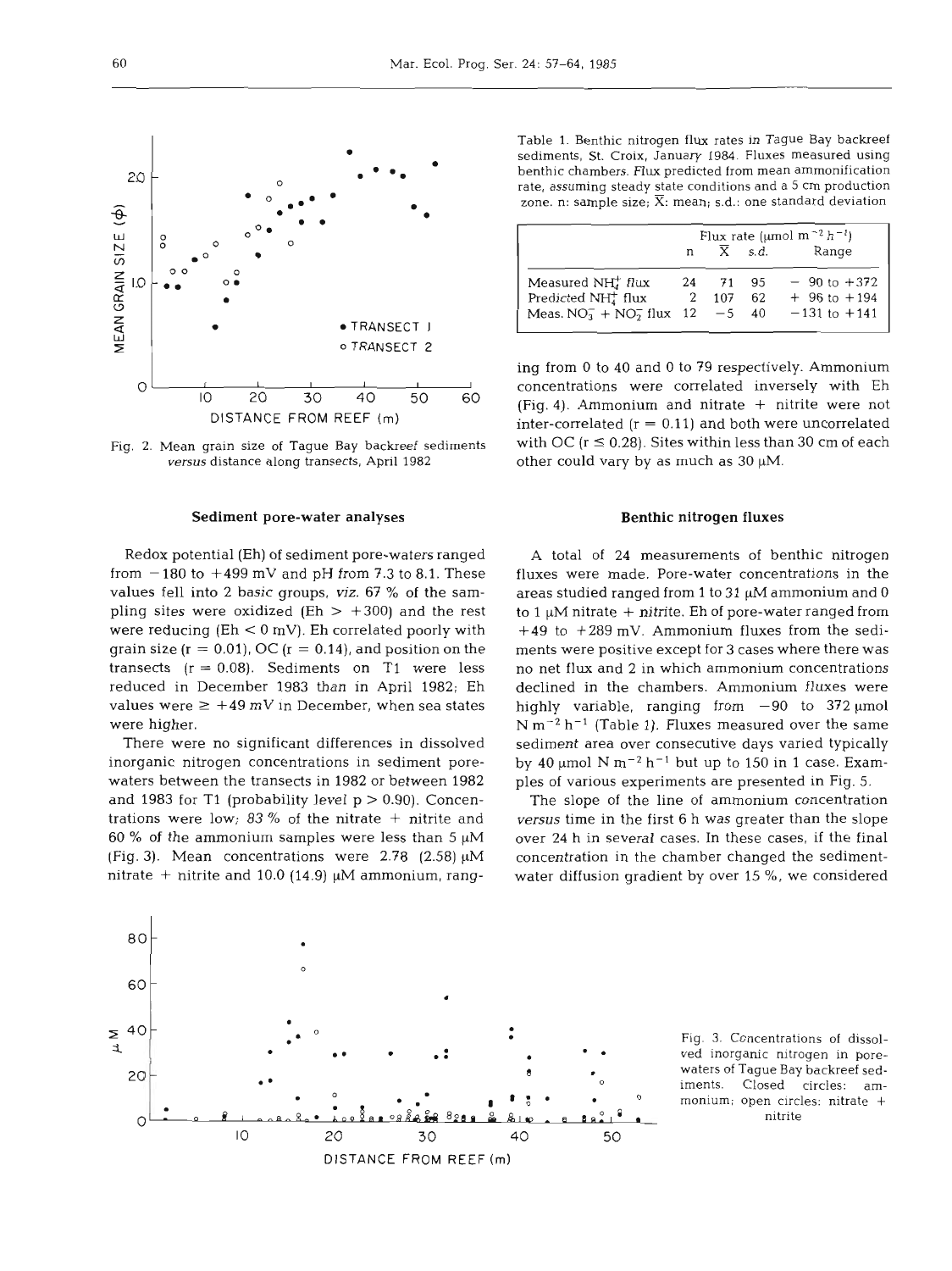

Fig. 4. The relation between pore-water ammonium and Eh in Tague Bay backreef sedlments, April 1982



TIME (h)

Fig. 5. Examples of changes in ammonium concentration over time in benthic flux chambers, January 1984

the slope over 24 h to be an experimental artifact and included only the initial slope in the mean. In all other cases, we had no basis for ruling out intrinsic diurnal variation and included the 24 h slope in the mean.

Changes in nitrate  $+$  nitrite concentrations during an experiment were more erratic than those in ammonium. In half of the 24 experiments, concentrations fluctuated irregularly over time. We report only the experiments during which there was a clear increase or decrease in concentration over time (Table 1). Three of these cases were negative, indicating uptake of nitrate and nitrite by the sediments.

#### **Arnmonification**

The net rate of ammonium production was 70 (33)  $\mu$ mol (1 sediment)<sup>-1</sup> d<sup>-1</sup> (Fig. 6). Due to curvature of the production line in the experiment begun 10 January 1984, rates were calculated using only 11 d of data. We considered the initial portion of the curve representative of the actual rate because a decline in the rate over time, indicating possible OC substrate limitation, is reasonable given the low sedimentary OC available. Of course, the alternative exists that the initial rate overestimates the actual rate due to a possible entombment of an organic-rich source in the test tubes. If all data were used, the mean would be 41 (9)  $\mu$ mol (1 sediment)<sup>-1</sup> d<sup>-1</sup>, indicating the magnitude of an error in the assumption is small. At the low porewater concentrations found in the backreef sediments, ammonium adsorption to sediments was negligible (Fig. 7). Values of the adsorption coefficients were  $K^* = 0.12$  (0.10) ml g<sup>-1</sup> and unitless  $K = 0.2$  (0.1). These values are very low compared to those from other marine sediments but not unreasonable given the low pore-water concentrations and the low adsorption capacity of carbonate sediments (Mackin & Aller 1984). The ammonification rates, therefore, were uncorrected for ammonium adsorption.

Ammonium turnover times were calculated from the ammonification rate, porosity, and pore-water concentrations, assuming a steady state condition. Turnover times ranged from 0 to 0.74 d with a mean of 0.09 d (0.14). Of the sites sampled, 60 % had turnover times less than 0.05 d.

#### **DISCUSSION**

Tague Bay backreef sediments are a spatially heterogeneous environment of generally low dissolved-nitrogen pools but containing local pockets of reducing sediments with high ammonium concentrations. Spatial heterogeneity of the order of  $cm<sup>2</sup>$  in Tague Bay backreef sediments was revealed by the high variability in all parameters measured except grain size, which varied regularly along the transects. No other parameter correlated with grain size. Sedi-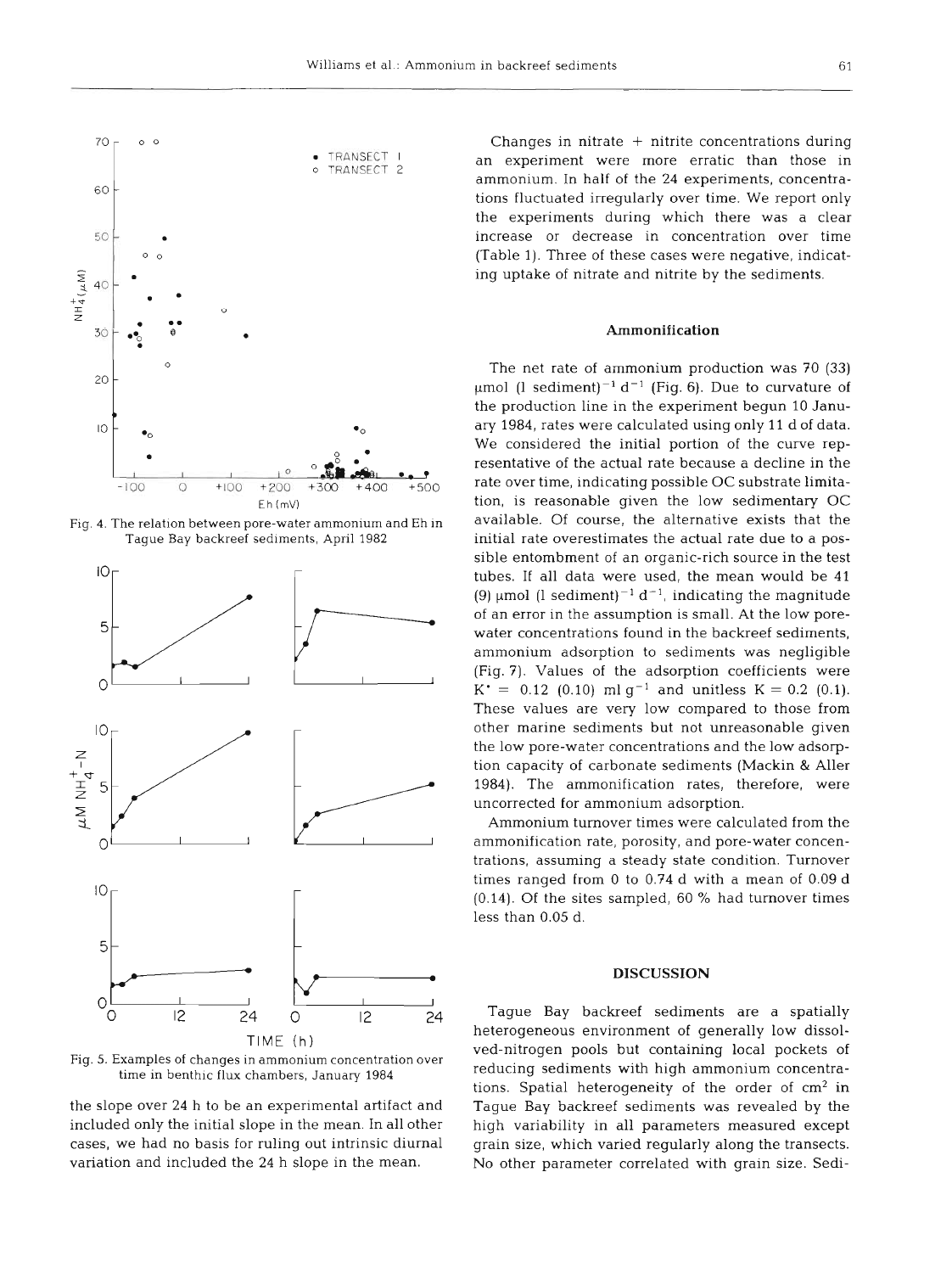

Fig. 6. Changes in ammonium per liter of Tague Bay backreef sediments *versus* time in **2** ammonification experiments. Experiments began 10 January 1984 (closed circles) and 19 January 1984 (open circles)

ment nitrogen pools in this backreef were similar to those reported from various reef sites (Pigott 1977, Hines & Lyons 1982, Entsch et al. 1983). Benthic nitrogen fluxes were higher than those reported from Enewetak lagoon (Harrison 1983) and from sites impacted by sewage outfall in Hawaii (Dollar 1983), but in the lower range of values reported from many temperate coastal areas (Klump & Martens 1983).

Although there was a wide range of pore-water inorganic nitrogen concentrations, most sampling sites had concentrations less than 5  $\mu$ M. Factors serving to maintain low sediment concentrations are low inputs of organic matter, and efficient recycling. We did not measure organic inputs directly but the sediments appeared free of visible organic matter, organic carbon was < 0.6 %, and the high energy environment of the backreef is unlikely to promote deposition and accumulation of organic matter.

Ammonification rates reported here for the backreef sediments fall among the lower values measured in primarily silici-clastic anoxic sediments (Blackburn 1979, Klump & Martens 1983), or modelled for carbonate sediment (Hines & Lyons 1982). Ammonification rates on the backreef may be limited by organic input to the sediment. Organic substrate limitation is one possible cause of the slight decrease in rate after 7 d in



Fig. 7. Ammonium adsorption by Tague Bay backreef sediments. Symbols as in Fig. 6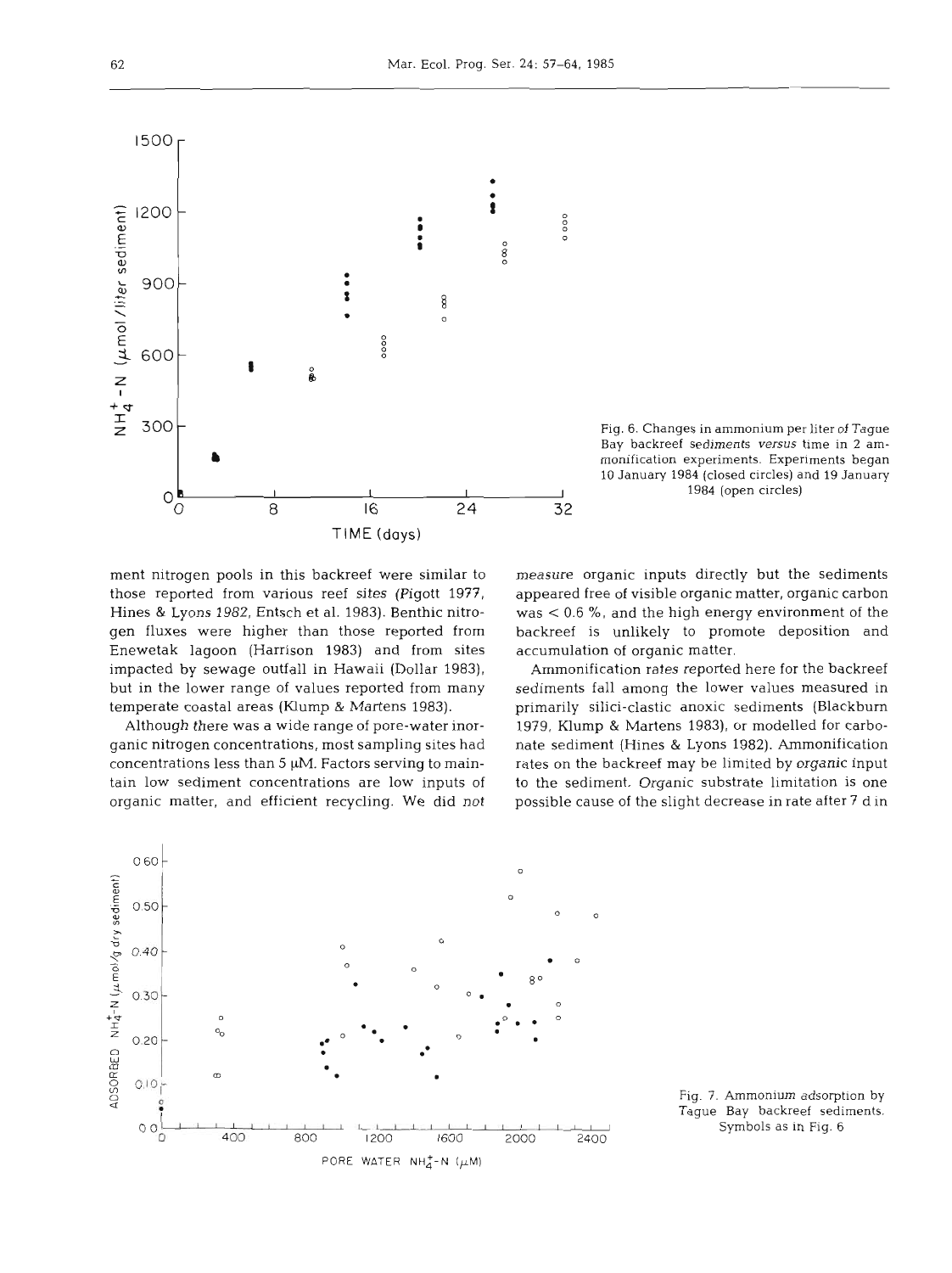1 ammonification experiment (Fig. 6). Nonetheless, because of small pool sizes, the turnover of pore-water ammonium occurred many times daily.

Comparison of direct measurements of benthic fluxes with diffusion- and production-predicted analyses allows intercomparison of methods and can provide insight on recycling processes (Aller 1980). We did not calculate a diffusion-predicted flux because we were unable to sample pore-waters at close enough depth intervals to give an adequate concentration gradient. **A**  production-predicted benthic flux can be calculated from the ammonification rate by assuming that ammonium production is equal to the amount diffusing from the sediments at steady state (Aller 1980). An average production depth of 5 cm yielded a production-predicted flux of 107  $\mu$ mol N  $m^{-2}$  h<sup>-1</sup>. Given the assumptions of the calculation and errors in direct measurements, the production-predicted flux falls within the range of measured fluxes (Table 1). The sediments for the ammonification experiments were taken from many small areas in the sites of flux measurements and were mixed together. The flux predicted from the ammonification experiment is in essence a rough approximation of the areas of sediment enclosed under the chambers, which had much larger diameters than the core tubes. The production rate and thus predicted flux, however, may be overestimated because net nitrogen mobilization may have been increased under our anaerobic experimental conditions (Otsuki & Hanya 1972, Parnas 1975).

Although the mean measured ammonium flux is similar to the production-predicted flux, the wide range of fluxes must be considered. In addition to indicating spatial heterogeneity, departures from the production-predicted flux could point to processes occurring in addition to ammonification which apparently maintains the flux across the sediment-water interface. Negative fluxes might indicate uptake of ammonium by the enclosed plankton and benthos and nitrification in the upper mm's of sediment or overlying waters. Opaque chambers would minimize but not prevent ammonium uptake by primary producers (MacIsaac & Dugdale 1972, Hanisak 1984). The occurrence of lower-than-predicted fluxes suggests, in addition to benthic uptake or overestimation of ammonification, that the ammonium produced could be lost to nitrification, possibly coupled to denitrification. The pH and Eh conditions in the sediments were within the environmental limits of denitrifying bacteria (Baas Becking et al. 1960) and recent work has demonstrated that denitification can occur contemporaneously with nitrification (Jenkins & Kemp 1984). We have some indirect evidence for the occurrence of denitrification. There was no correlation between ammonium and nitrate + nitrite fluxes or between pore-water

ammonium and nitrate + nitrite. Assuming nitrification solely accounted for the lower-than-predicted ammonium fluxes and denitrification did not occur, enhanced nitrate fluxes should have been associated with ammonium fluxes lower than predicted. Admittedly, a great deal of confidence should not be placed on these comparisons, given the degree of error associated with the measurements and the assumptions. Rather, these comparisons indicate the potential for denitrification in Tague Bay backreef sediments. If denitrification does occur, then direct measurement of the loss of nitrogen from the coral reef ecosystem should become a research priority.

The occurrence of higher-than-predicted fluxes could indicate excretion by the benthos. Alternatively, higher-than-predicted fluxes may have occurred locally in regions of high nitrogen mobilization, which could be possible in local areas of reducing sediments with concentrations  $> 30 \mu M N$ . Such reducing sediments were found scattered along the transects and were present in only 2 cm of sediment depth, where the downward diffusion of oxygen and the tendency for complete resuspension would be maximized. The occurrence of high ammonium/low Eh conditions is surprising given the turbulence of the backreef, particularly close to the reef framework where hydraulically induced ripples are common. There was no obvious relationship between the distribution of these areas and growth of sediment-stabilizing algae such as *Caulerpa* and *Halirneda.* Low Eh and high ammonium concentrations did occur under a bloom of an unidentified Chrysophycean alga and often where the gelatinous filaments of Crouania sp., a microscopic red alga, tended to bind sediment grains. These observations suggest microalgae may stabilize the sediments and allow formation of zones wherein the rate of diffusion or production of oxygen is lower than that of benthic community respiration and enhanced nitrogen remineralization may occur. Depending on the specific conditions in the sediments, nitrification coupled to denitrification could also occur in these areas.

In summary, our initial impression that the physical regime of Tague Bay backreef sediments would define a region of low organic input to the sediment was supported by the data; sediments were mostly oxidized, and had relatively low organic carbon, porewater nitrogen pools, and rates of ammonification and dissolved inorganic nitrogen fluxes. The occurrence of local pockets of higher ammonium concentrations in reducing sediments and the possible role of microalgae in fostering the development of these conditions through sediment stabilization is intriguing. These sediments may be areas of enhanced nitrogen remineralization and possibly a loss of nitrogen through denitrification. The high degree of spatial